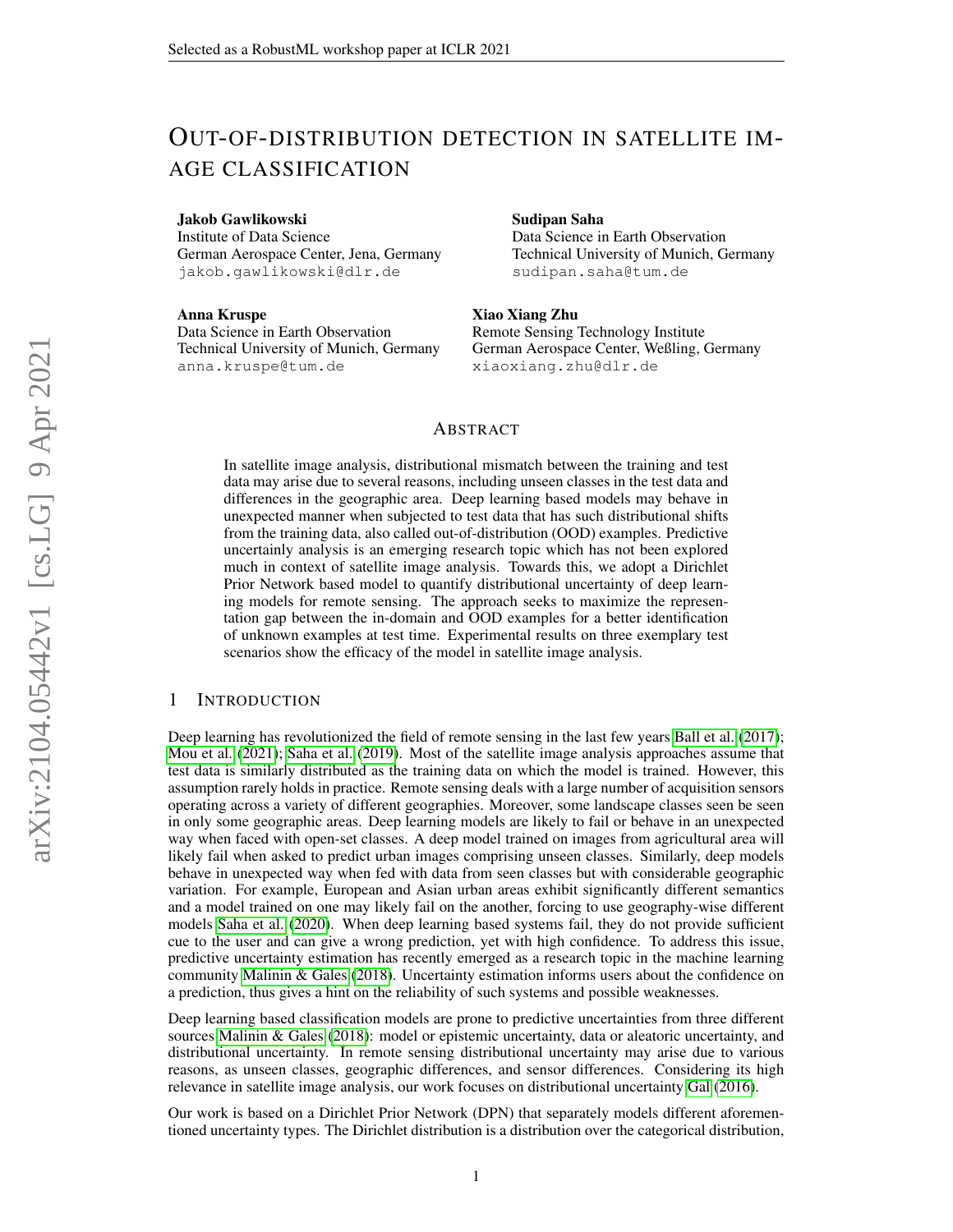i.e. it can model uncertainty on a soft-max output of a classification model. DPNs separate indistribution and OOD examples by producing sharp Dirichlet distributions for in-domain examples (low deviation in the softmax output) while producing flat Dirichlet distributions for OOD ones (high deviation in the softmax output) [Malinin & Gales](#page-4-3) [\(2018\)](#page-4-3). In particular, we base our work on an extension of the DPN classifier [Nandy et al.](#page-4-5) [\(2020\)](#page-4-5) that focuses on increasing the representation gap between in-domain and OOD examples. We experimentally show that the proposed approach is able to detect OOD examples in remote sensing images, thus improving the reliability and robustness of deep learning based models in remote sensing. To the best of our knowledge this is the first work that specifically addresses out-of-distribution detection in remote sensing.

## 2 DPN FOR SATELLITE IMAGE ANALYSIS

In satellite image classification, images  $x$  and their corresponding labels  $y$  can be characterized using their distribution  $p(x, y)$ . In practice, we only have a finite data set  $\mathbb{D} = \{x_j, y_j\}_{j=1}^N$  corresponding to the distribution  $p(x, y)$ . Since the training data is a random subset and the training process is also affected by randomness, Bayesian neural networks model the parameters  $\theta$  of a neural network as a random variable. For a classifier with parameters  $\theta$  the predictive uncertainty on a prediction  $\omega$  is then given by  $p(y = \omega | x^*, \mathbb{D}) =$  $p(y = \omega | x^*, \theta) p(\theta | \mathbb{D}).$ 

The sources of predictive uncertainty [Malinin & Gales](#page-4-3) [\(2018\)](#page-4-3) can be broadly categorized into the following three categories: epistemic or model uncertainty, aleatoric or data uncertainty, and distributional uncertainty. Distributional uncertainty is likely in remote sensing due to differences caused by new classes in the target data, geographic shift, and multi-sensor differences. Approaches as Bayesian Neural Networks and deep ensembles consider the distributional uncertainty as part of the epistemic uncertainty. These approaches seek to explicit predict the aleatoric uncertainty and to quantify the epistemic uncertainty by performing several predictions with different model parameters [Lakshminarayanan et al.](#page-4-6) [\(2017\)](#page-4-6).

<span id="page-1-2"></span><span id="page-1-1"></span><span id="page-1-0"></span>

<span id="page-1-3"></span>Figure 1: Different desired predictive uncertainties shown over the simplex (cf. [Nandy et al.](#page-4-5)  $(2020)$ ): (a) In-domain confident, (b) Indomain aleatoric uncertainty, (c) OOD (with DPN [Malinin & Gales](#page-4-3) [\(2018\)](#page-4-3)), (d) OOD (with DPN<sup>−</sup> [Nandy et al.](#page-4-5) [\(2020\)](#page-4-5)).

Dirichlet distributions are popularly used as a prior distribu-

tion in Bayesian learning. Malinin and Gales [Malinin & Gales](#page-4-3) [\(2018\)](#page-4-3) proposed Dirichlet Prior Networks (DPN) that efficiently mimic the behavior of Bayesian networks by parameterizing a Dirichlet distribution over the categorical distribution given by a soft-max classification output. Convenient to remote sensing applications, any neural network with soft-max activation can be considered as a DPN. A Dirichlet distribution over  $K$  classes is characterized by concentration parameters  $\{\alpha_1, ..., \alpha_K\} > 0$ . For a DPN the concentration is given by the exponentials of the network's logit values z,

<span id="page-1-4"></span>
$$
\alpha_k = \exp(z_k(x^*))\,. \tag{1}
$$

The sum of the concentrations  $\alpha_0 = \alpha_1 + ... + \alpha_K$  is called the precision of the distribution. The larger the precision, the sharper is the Dirichlet distribution.

For in-domain samples where the classifier is confident, DPNs aim to produce uni-modal distribution at the corner of the solution simplex with the correct class (Figure [1\(a\)\)](#page-1-0) [Malinin & Gales](#page-4-3) [\(2018\)](#page-4-3). For in-domain samples with high data uncertainty DPNs aim to produce a sharp distribution at the center (Figure [1\(b\)\)](#page-1-1) and for OOD data a flat distribution (Figure [1\(c\)\)](#page-1-2). However, for in-domain examples with high aleatoric uncertainty among multiple classes, DPNs could also produce flat Dirichlet distributions [Nandy et al.](#page-4-5) [\(2020\)](#page-4-5), what often leads to representations which are indistinguishable from OOD examples. To overcome this, Nandy et al. [Nandy et al.](#page-4-5) [\(2020\)](#page-4-5) proposed the DPN<sup>−</sup> approach. DPN<sup>-</sup> aims at learning a sharp multi-modal distribution ( $\alpha_0 \ll 1$ ) instead of a flat uni-modal distribution for OOD examples. Additional, Nandy et al. chose DPN parameters in a way, that the loss simplifies to the cross-entropy plus a precision regularization term.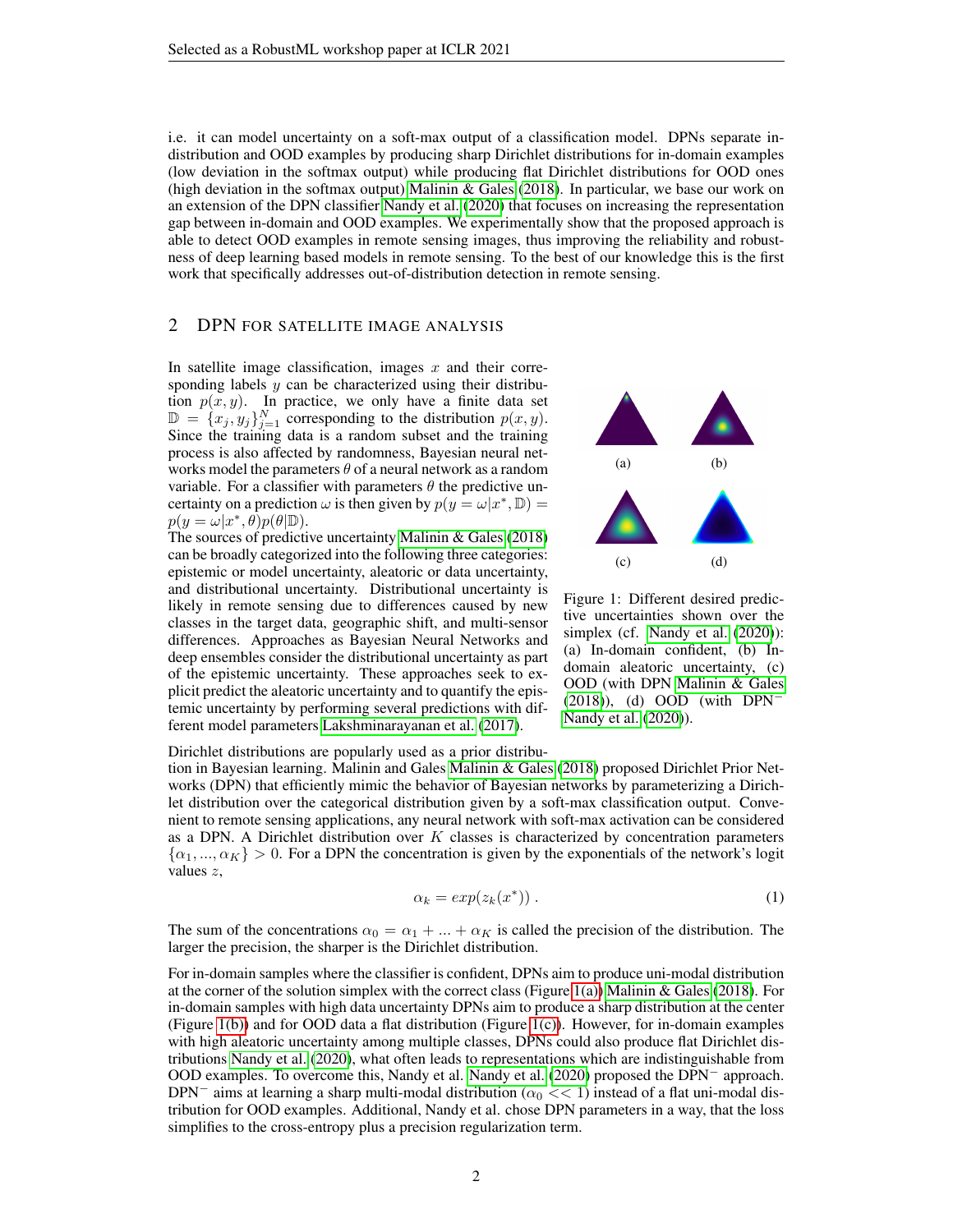The precision regularization is achieved by introducing a bounded regularization term

$$
\alpha'_0 = \frac{1}{K} \sum_{k=1}^{K} \text{sigmoid}(z_k(x))
$$

as a regularizer along with the cross-entropy loss. This gives the following two loss formulations for in-domain and OOD examples:

$$
\mathcal{L}_{in}(\theta; \lambda_{in}) := \mathbb{E}_{P_{in}(x,y)} \left[ -\log p(y|x, \theta) - \lambda_{in} \alpha'_0 \right] \tag{2}
$$

and

$$
\mathcal{L}_{out}(\theta; \lambda_{out}) := \mathbb{E}_{P_{out}(x,y)} \left[ \mathcal{H}_{ce}(\mathcal{U}; p(y|x, \theta)) - \lambda_{out} \alpha_0' \right] . (3)
$$

U denotes the uniform distribution over all classes,  $\mathcal{H}_{ce}$  denotes the cross-entropy function, and the precision is controlled by two hyper-parameters  $\lambda_{in} > 0$  and  $\lambda_{out} < 0$ . The combined loss-function is given by

$$
\mathcal{L}(\theta; \gamma, \lambda_{in}, \lambda_{out}) = \mathcal{L}_{in}(\theta, \lambda_{in}) + \gamma \mathcal{L}_{out}(\theta, \lambda_{out}), \qquad (4)
$$

where in-domain and OOD samples are balanced by  $\gamma > 0$ .

For in-domain examples which are confidently predicted, the cross-entropy loss maximizes the logit value of the correct class. However, for in-domain samples with aleatoric uncertainty, the optimizer maximizes sigmoid $(z_k(x))$  for all classes, thus yielding a flatter distribution. By choosing  $\lambda_{out}$  < 0, DPN<sup>-</sup> produces uniform negative values for



Figure 2: Visualization of the training procedure for the considered DPN<sup>−</sup> network.

 $z_k(x^*)$  for an OOD example  $x^*$ . This leads to  $\alpha_k \ll 1$  for all  $k = 1, ..., K$ , and thus an OOD sample yields a sharp multi-modal Dirichlet distribution with uniform weights at each corner of the simplex (Fig [1\(d\)\)](#page-1-3). Figures [1\(b\)](#page-1-1) and [1\(d\)](#page-1-3) are more distinct over the simplex, making the OOD samples easier distinguishable from the in-domain ones. In Figure [2](#page-1-4) a visualization of the training process of DPN<sup>−</sup> is given.

#### <span id="page-2-0"></span>3 EXPERIMENT AND RESULTS

|                       |             | $DPN$ <sup>-</sup> network |                  | <b>Binary Classifier</b> |                  |
|-----------------------|-------------|----------------------------|------------------|--------------------------|------------------|
|                       |             | Testing                    | Left out         | Testing                  | Left out         |
|                       |             | Data Set                   | $10\%$ of        | Data Set                 | $10\%$ of        |
|                       |             |                            | Training         |                          | Training         |
|                       |             |                            | Set              |                          | Set              |
| Test<br>Case 1        | Max. Prob.  | $95.51 \pm 1.63$           | $98.66 \pm 0.37$ | $90.67 \pm 1.10$         | $91.87 \pm 1.76$ |
|                       | Mutual Info | $96.28 \pm 0.57$           | $99.24 \pm 0.32$ | ۰                        |                  |
|                       | $\alpha_0$  | $96.26 \pm 0.51$           | $99.23 \pm 0.33$ |                          |                  |
| <b>Test</b><br>Case 2 | Max. Prob.  | $73.99 \pm 3.59$           | $87.88 \pm 2.54$ | $60.31 + 4.53$           | $73.79 + 4.58$   |
|                       | Mutual Info | $81.81 \pm 1.68$           | $93.85 \pm 1.06$ |                          |                  |
|                       | $\alpha_0$  | $85.15 \pm 1.94$           | $95.01 \pm 0.88$ |                          |                  |
| <b>Test</b><br>Case 3 | Max. Prob.  | $83.15 \pm 3.46$           | $92.27 \pm 2.88$ | $53.73 \pm 9.86$         | $86.42 + 4.93$   |
|                       | Mutual Info | $87.03 \pm 1.21$           | $95.62 \pm 2.80$ |                          |                  |
|                       | $\alpha_0$  | $86.94 \pm 1.17$           | $95.53 \pm 2.75$ |                          |                  |

<span id="page-2-1"></span>Table 1: AUROC scores of the DPN<sup>−</sup> and a binary classifier baseline network. The scores are based on maximum probability, mutual information, and precision for the DPN<sup>−</sup> . For the binary classifier, only the maximum probability is considered, since  $\alpha_0$  is related to the Dirichlet distribution and mutual information can not be used for a binary variable. The results are given as mean and standard deviation of five runs.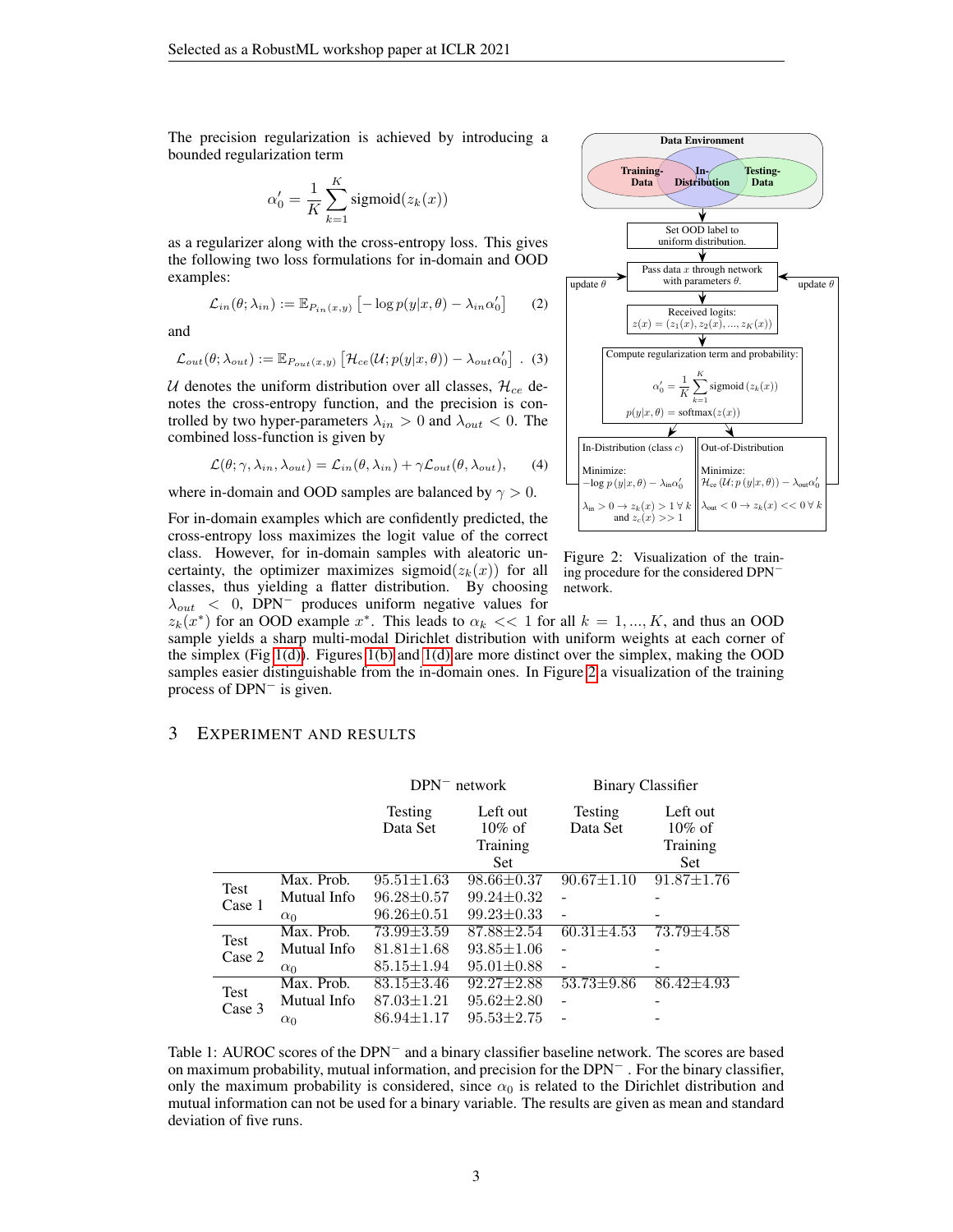In order to evaluate the gap between in-domain and OOD samples we use the same measures as in [Nandy et al.](#page-4-5) [\(2020\)](#page-4-5), namely mutual information, maximum probability, and the precision  $\alpha_0$ . The general performance is characterized by *area under the receiver operating characteristic* (AUROC) scores based on these three measures.

*Test dataset:* We use the So2Sat LCZ42 dataset [Zhu et al.](#page-4-7) [\(2019\)](#page-4-7) for evaluating the OOD detection performance. The dataset consists of local climate zone (LCZ) labels of approximately half a million Sentinel-2 patches. Note that Sentinel-2 satellite images are significantly different from natural images (used in computer vision) having 13 spectral bands and 10 m/pixel spatial resolution. The local climate zones are



Figure 3: Visualization of example samples from the left out 10% of the training set of the So2Sat LCZ42 data set. The results are based on the DPN<sup>−</sup> network trained on urban (in-distribution) and vegetation (out-of-distribution) samples. One can clearly see the differences in the metrics. The two examples on the right side do not fit well into our assumptions, possibly caused by the clear edge in the water image and the blur in the urban image.

described by 17 classes, 1-10 corresponding to urban areas, A-F corresponding to non-urban areas, and G corresponding to water body. We performed our experiments using following combinations:

- 1. Urban classes as in-domain data, non-urban ones as OOD data during training, and water body as OOD data during test.
- 2. Red channels (corresponding to all 17 classes) as in-domain, green channels as OOD during training, and blue channels as OOD during test.
- 3. Urban and vegetation classes as in-domain, rock and pavement as OOD during training, and water as OOD during test.

*Deep architecture:* We used five sequential layers with 32, 64, 64, and 128 convolutional filters of size 3x3 each, followed by a dense layer of size 256. After each convolution layer, batch normalization is applied. The networks are trained for 200 epochs.

*Comparison methods:* We consider a binary classifier trained to separate in-domain and OOD data. We evaluate the performance on a left-out 10% subset of the training set (evaluation on seen regions) and on the OOD samples from unseen regions.

*Results:* In Table [3](#page-2-1) the results based on 5 runs for each setting are presented and in Figure 3 six examples are shown. The DPN<sup>−</sup> network clearly outperforms the binary classifier in separating in-domain and OOD examples on seen and unseen regions. The use of mutual information or the precision value contributes to increase the AUROC scores for the DPN<sup>−</sup> network for all test instances. Among the different considered cases, separating urban and vegetation classes is clearly most trivial, while the exclusion of single classes, as in test case 3, is significantly difficult. However, DPN<sup>−</sup> still perform satisfactorily for this task.

## 4 CONCLUSION

In this paper, we quantified distributional uncertainty in deep learning models for satellite image analysis. We tested the method on the So2Sat LCZ42 dataset considering open set classes and selected bands as OOD. Satellite images are significantly different from the natural images dealt in computer vision. It is important to understand predictive uncertainty in context of satellite image analysis and our work is a first step towards it.

### **REFERENCES**

<span id="page-3-0"></span>John E Ball, Derek T Anderson, and Chee Seng Chan. Comprehensive survey of deep learning in remote sensing: theories, tools, and challenges for the community. *Journal of Applied Remote*